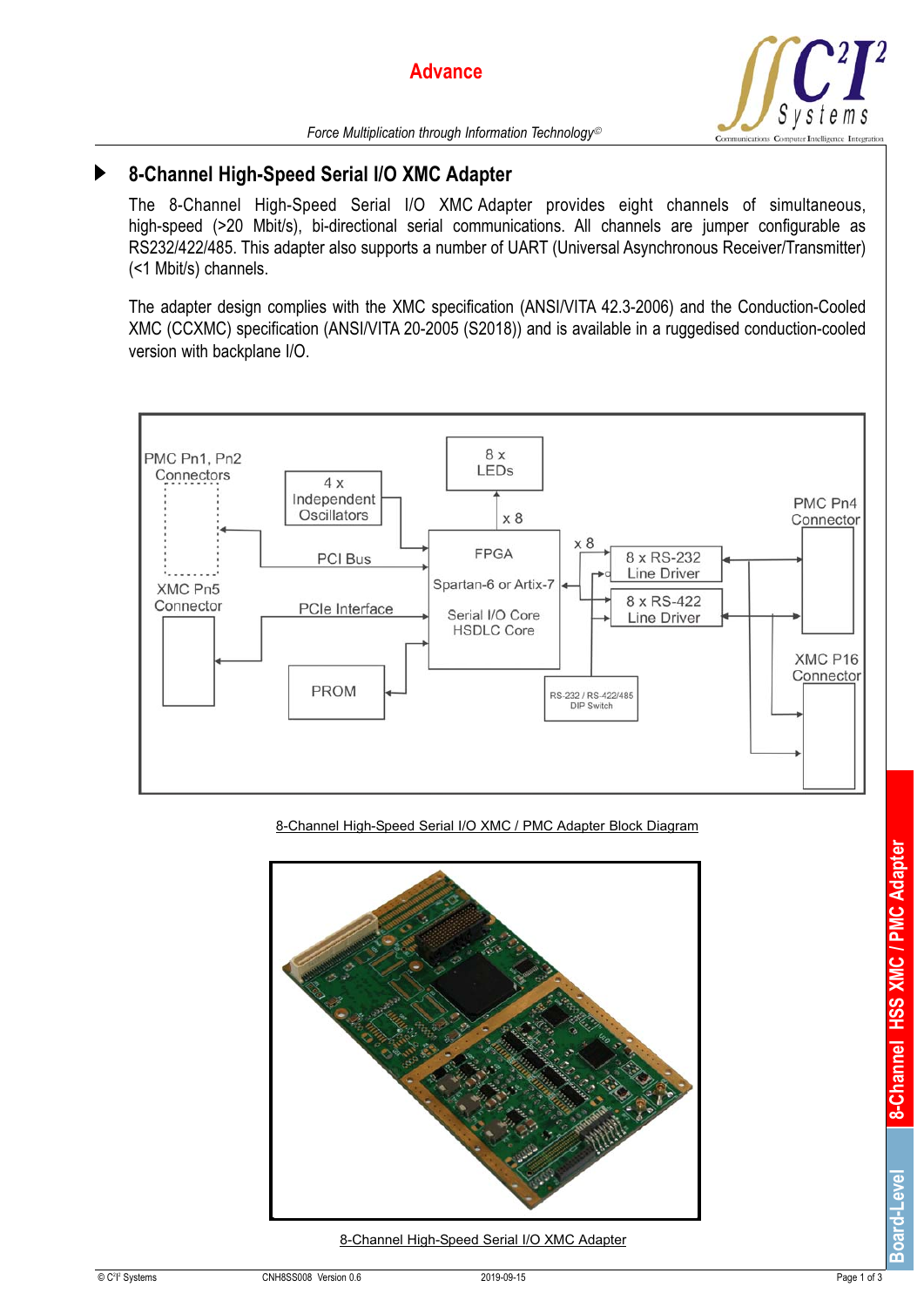

## **8-Channel High-Speed Serial I/O XMC Adapter**

### **Architecture**

The 8-Channel High-Speed Serial I/O XMC Adapter uses a single Xilinx Spartan-6 or Artix-7 Field-Programmable Gate Array (FPGA) as Serial Communications Controller. The Artix -7 FPGA can easily be configured to implement different serial protocols, thus allowing the adapters to keep up with technological advances.

The Xilinx HSDLC IP core implements a controller for the High-Level Data Link Control (HDLC) and the Synchronous Data Link Control (SDLC) protocols. It is based on the Intel 8XC152 Global Serial Channel (GSC) operating in SDLC mode and adds features to support HDLC or proprietary frame transmission under host processor control.

The HSDLC IP core operates as a peripheral to the serial I/O controller.

Control and status registers are accessible via an Advanced Peripheral Bus (APB) and a comprehensive set of interrupt signals facilitates interrupt-based operation.

#### **Features**

- Cost-effective and flexible option for systems that require both high-speed, real-time communication links as well as some low-speed serial links
- Offers independent I/O processing offboard the host
- up to foiur independent oscillators
- eight indicators LEDs

#### **Applications**

- Distributed real-time applications in harsh environments
- Mission-critical applications
- **Avionics**
- **Vetronics**
- High-speed sensor integration

Cªlº Systems (Pty) Ltd • P.O. Box 171 • Rondebosch 7701 • South Africa • Telephone : (+27) (0)21 683 5490 • Facsimile : (+27) (0)21 683 5435 • URL : http://www.ccii.co.za/